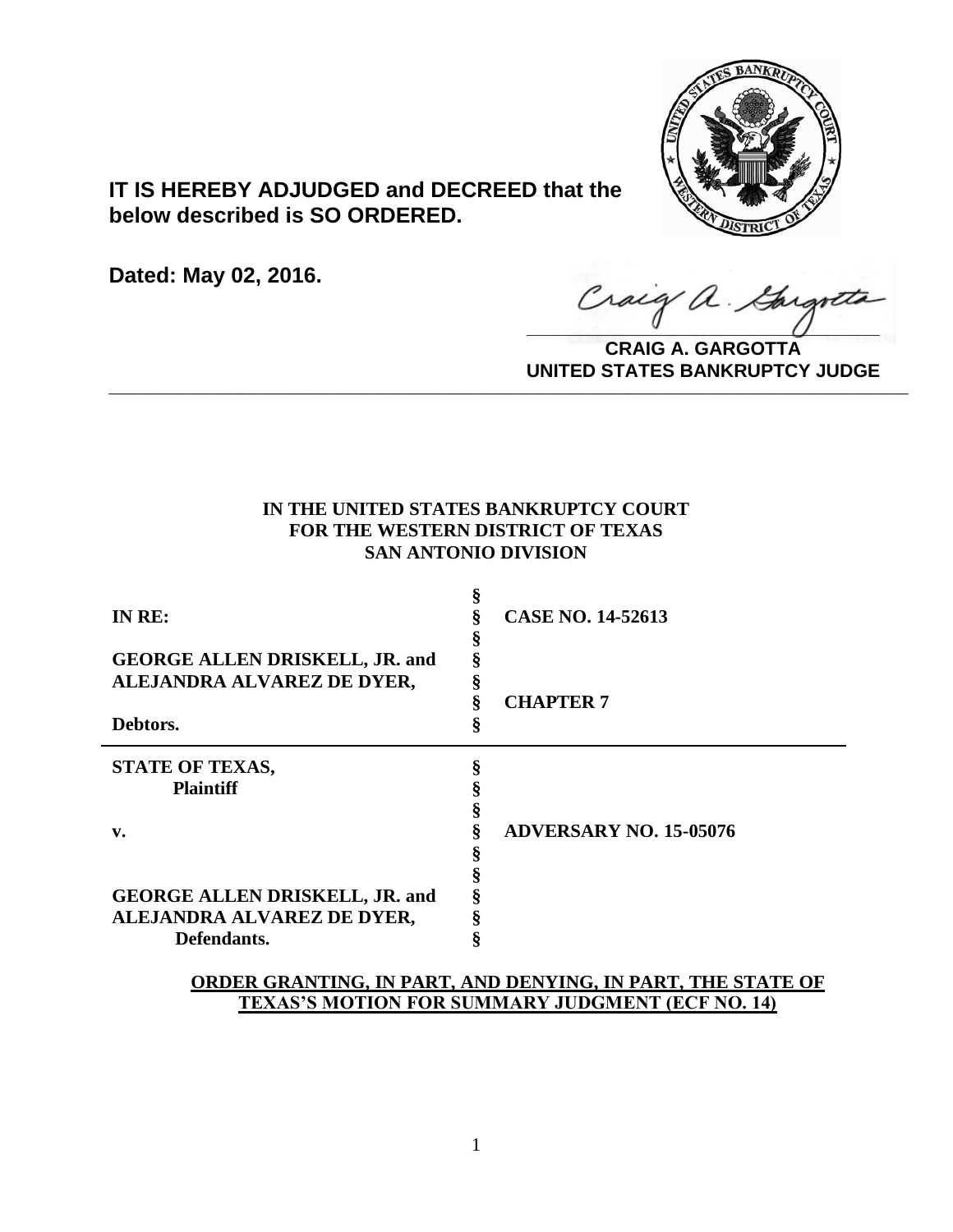Came on to be considered the above-captioned adversary proceeding and, in particular, Plaintiff State of Texas's Motion for Summary Judgment (ECF No. 14)<sup>1</sup> filed February 5, 2016 and Defendants George Allen Driskell, Jr. and Alejandra Alvarez De Dyer's Response thereto (ECF No. 20). The Court held a hearing on this matter on March 29, 2016, after which the Court took the matter under advisement. After considering the pleadings filed, the parties' arguments, and summary judgment evidence, the Court finds that Plaintiff State of Texas's Motion for Summary Judgment (ECF No. 14) should be GRANTED, in part, and DENIED, in part.

### **JURISDICTION**

As an initial matter, the Court finds that it has jurisdiction over this proceeding pursuant to 28 U.S.C. § 157 and 1334. This matter is a core proceeding as defined under 28 U.S.C. § 157(b)(2)(J) (objections to discharge). The Court finds venue is proper under 28 U.S.C. § 1408(1). This matter is referred to the Court pursuant to the District's Standing Order of Reference.

#### **BACKGROUND**

George Allen Driskell, Jr. and Alejandra Alvarez De Dryer (the "Defendants") operated Alejandra Dyer D/B/A Alejandra Driskell Legal Assistance Service ("Legal Assistance Services"). At some point during 2014, the State of Texas commenced an investigation of Legal Assistance Services for alleged violations of the Texas Deceptive Trade Practices Act.

Defendants initially filed a chapter 13 bankruptcy proceeding in April 2012 that was dismissed for failure to make plan payments on October 1, 2014. Case No. 12-51371 (ECF Nos. 1 and 38). Defendants filed their chapter 7 petition on October 14, 2014. Case No. 14-52613 (ECF No. 1). Defendants filed their original Schedules and Statement of Financial affairs with their petition on October 14, 2014. Case No. 14-52613 (ECF No. 1). On December 11, 2014,

 $\overline{\phantom{a}}$ 

 $1$  Unless otherwise provided, all ECF Nos. are in reference to the docket in Adv. Case No. 15-05076.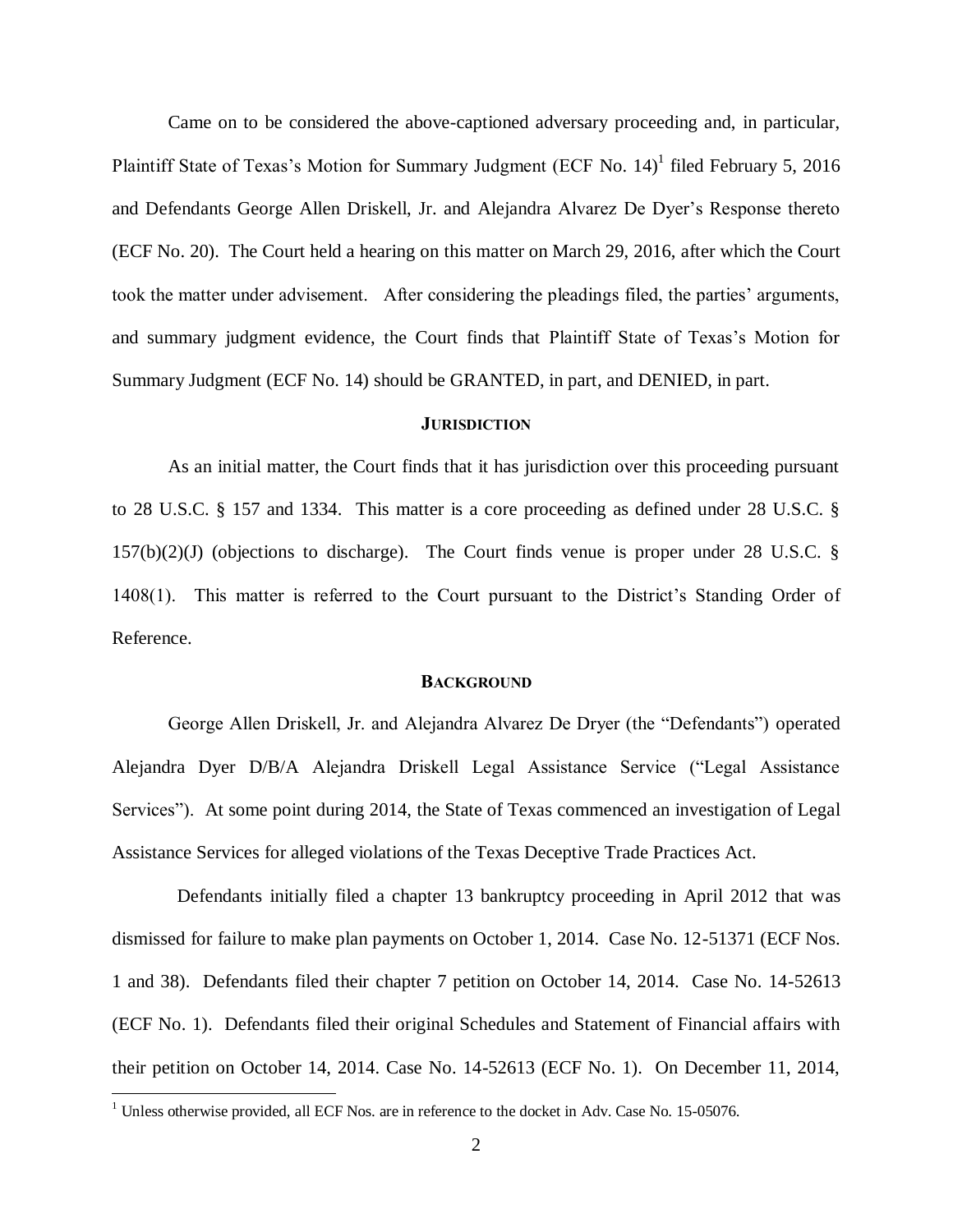Defendants filed an Amended Schedule B. Case No. 14-52613 (ECF No. 28). On April 8, 2015, Defendants filed an Amended Schedule F and Amended Schedule B. Case No. 14-52613 (ECF Nos. 73, 74). On June 23, 2015, Defendants filed an Amended Statement of Financial Affairs. Case No. 14-52613 (ECF No. 89).

The initial deadline for to object to Defendants' discharges or to move to determine dischargeablity of debt was January 12, 2015. Case No. 14-52613 (ECF No. 3). This deadline was extended by order of the Court first to June 12, 2015; then to July 13, 2015; and again to October 12, 2015. Case No. 14-52613 (ECF Nos. 3, 39, 99). On September 25, 2015, the State of Texas commenced this adversary proceeding (ECF No. 1). On October 21, 2015, Defendants filed their Answer (ECF No. 4). The State of Texas filed this Motion for Summary Judgment on February 5, 2016 and Defendants timely filed their Response thereto on February 24, 2016 (ECF Nos. 14, 20).

### **LEGAL STANDARD FOR SUMMARY JUDGMENT**

Federal Rule of Bankruptcy Procedure 7056 applies Rule 56(c) of the Federal Rules of Civil Procedure to adversary proceedings. Summary judgment is appropriate "if the pleadings, depositions, answers to interrogatories, and admissions on file, together with the affidavits, if any, show that there is no genuine issue as to any material fact and that the moving party is entitled to a judgment as a matter of law." Fed. R. Civ. P. 56(c); *Celotex Corp. v. Catrett*, 477 U.S. 317, 322 (1986). If summary judgment is appropriate, the Court may resolve the case as a matter of law. *Celotex Corp.*, 477 U.S. at 323; *Blackwell v. Barton*, 34 F.3d 298, 301 (5th Cir. 1994). The Fifth Circuit has stated "[t]he standard of review is not merely whether there is a sufficient factual dispute to permit the case to go forward, but whether a rational trier of fact could find for the non-moving party based upon evidence before the court." *James v. Sadler*,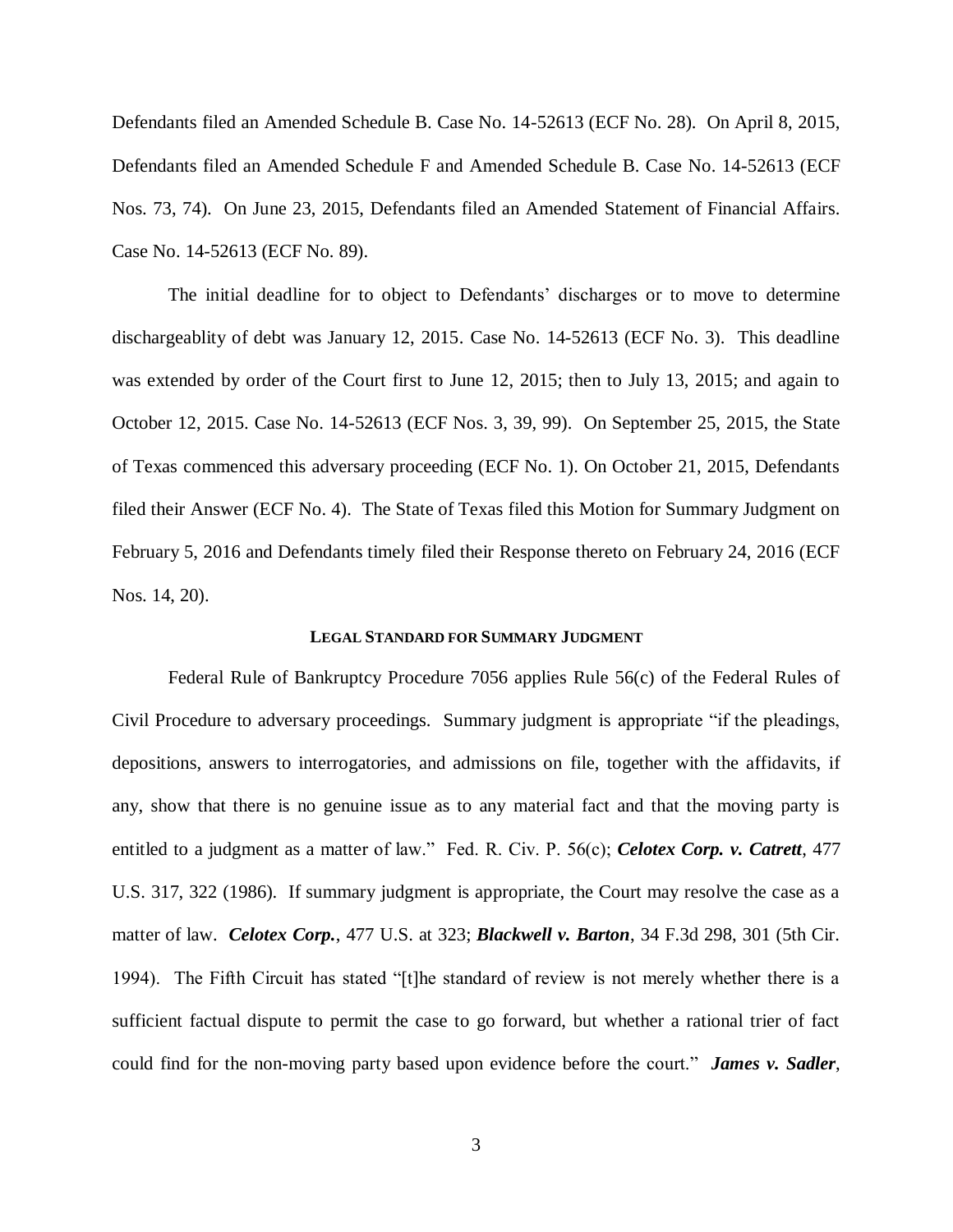909 F.2d 834, 837 (5th Cir. 1990) (citing *Matsushita Elec. Indus. Co., Ltd. v. Zenith Radio Corp.*, 475 U.S. 574, 586 (1986)).

To the extent that the non-moving party asserts the existence of factual disputes, the evidence offered by the non-moving party to support those factual contentions must be of a quality sufficient so that a rational fact finder might, at trial, find in favor of the non-moving party. *Matsushita,* 475 U.S. at 585–87 (1986) (non-moving party "must do more than simply show that there is some metaphysical doubt as to material facts"); *Anderson v. Liberty Lobby, Inc.*, 477 U.S. 242, 249–50 (1986) ("adverse party's response . . . must set forth specific facts showing that there is a genuine issue for trial"). If the record "taken as a whole, could not lead a rational trier of fact to find for the non-moving party, then there is no genuine issue for trial." *LeMaire v. Louisiana*, 480 F.3d 383, 390 (5th Cir. 2007). In determining whether a genuine issue of material fact exists, the non-moving party must respond to a proper motion for summary judgment with specific facts demonstrating that such genuine issue exists. A genuine issue of material fact is not raised by mere conclusory allegations or bald assertions unsupported by specific facts. *Leon Chocron Publcidad Y Editoria, S.A. v. Jymm Swaggart Ministries*, 990 F.2d 1253 (5th Cir. 1993).

Defendants are appearing without the assistance of counsel in this adversary proceeding. Courts generally construe pro se litigants' pleadings liberally. *Mutuba v. Halliburton Co.*, 949 F. Supp. 2d 677, 681 (S.D. Tex. 2013). Nonetheless, pro se parties must still comply with the rules of procedure and make arguments capable of withstanding summary judgment. *Id*. (internal citations omitted). The State of Texas notes that because Defendants have not provided answers to Requests for Admission, these requests are deemed admitted pursuant to Federal Rule of Bankruptcy Procedure 7036 and Federal Rule of Civil Procedure 36(a)(3). *See* F.R.C.P. 36(a)(3)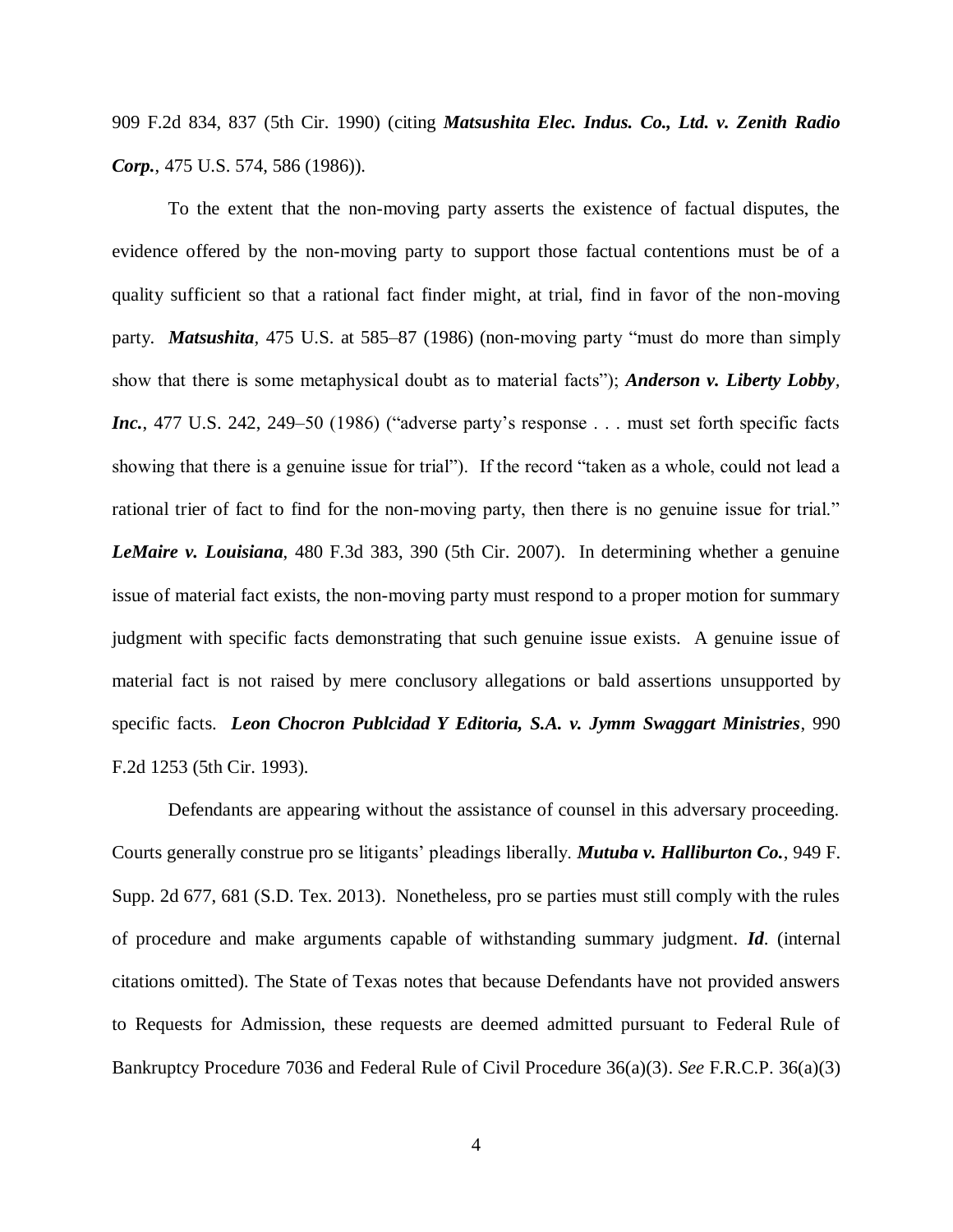(providing that a "matter is admitted unless, within 30 days after being served, the party to whom the request is directed serves on the requesting party a written answer or objection addressed to the matter and signed by the party or its attorney") and State of Texas's Discovery Requests, December 22, 2015 ("TX Ex. C") (indicating that discovery requests were served on Defendants on December 22, 2015 and as of February 4, 2016 no responses were provided). The Court finds that it can grant summary judgment on deemed admissions even where a litigant is appearing pro se. *Cottrell v. Career Inst. Inc.*, 1 F.3d 1237, at \*1 (5th Cir. 1993) (unpublished).

### **DISCUSSION**

The State of Texas alleges that Defendants' discharges should be revoked under 11 U.S.C. §§ 727 (a)(3) for failure to keep or preserve books and records; (a)(4)(A) for false schedules, statements of financial affairs, and false testimony; (a)(5) for failure to provide a satisfactory explanation for the loss or deficiency of assets; and (a)(2) for failure to disclose assets. Section  $727(a)^2$  provides that a court must grant a discharge unless one or more grounds for denial of discharge under §  $727(a)(1)–(12)$  is proven to exist. The burden of proving a denial of discharge under  $\S$  727(a)(1)–(12) is by a preponderance of the evidence. **Beaubouef v.** *Beaubouef***, (***In re Beaubouef)*, 966 F.2d 174, 178 (5th Cir. 1992).

# **I. Defendants are denied a discharge pursuant to § 727(a)(3).**

Section  $727(a)(3)$  entitles individual debtors to a discharge unless "the debtor has ... failed to keep or preserve any recorded information . . . from which the debtor's financial condition . . . might be ascertained, unless such . . . failure . . . was justified under all the circumstances." In doing so, a plaintiff must show by a preponderance of the evidence that the defendant failed to keep or preserve financial records and the failure to do so prevented a party from ascertaining the defendant's financial condition or business transactions. *Robertson v.* 

 $\overline{\phantom{a}}$ 

<sup>2</sup> Unless otherwise provided, all statutory references herein are to 11 U.S.C., *et seq*.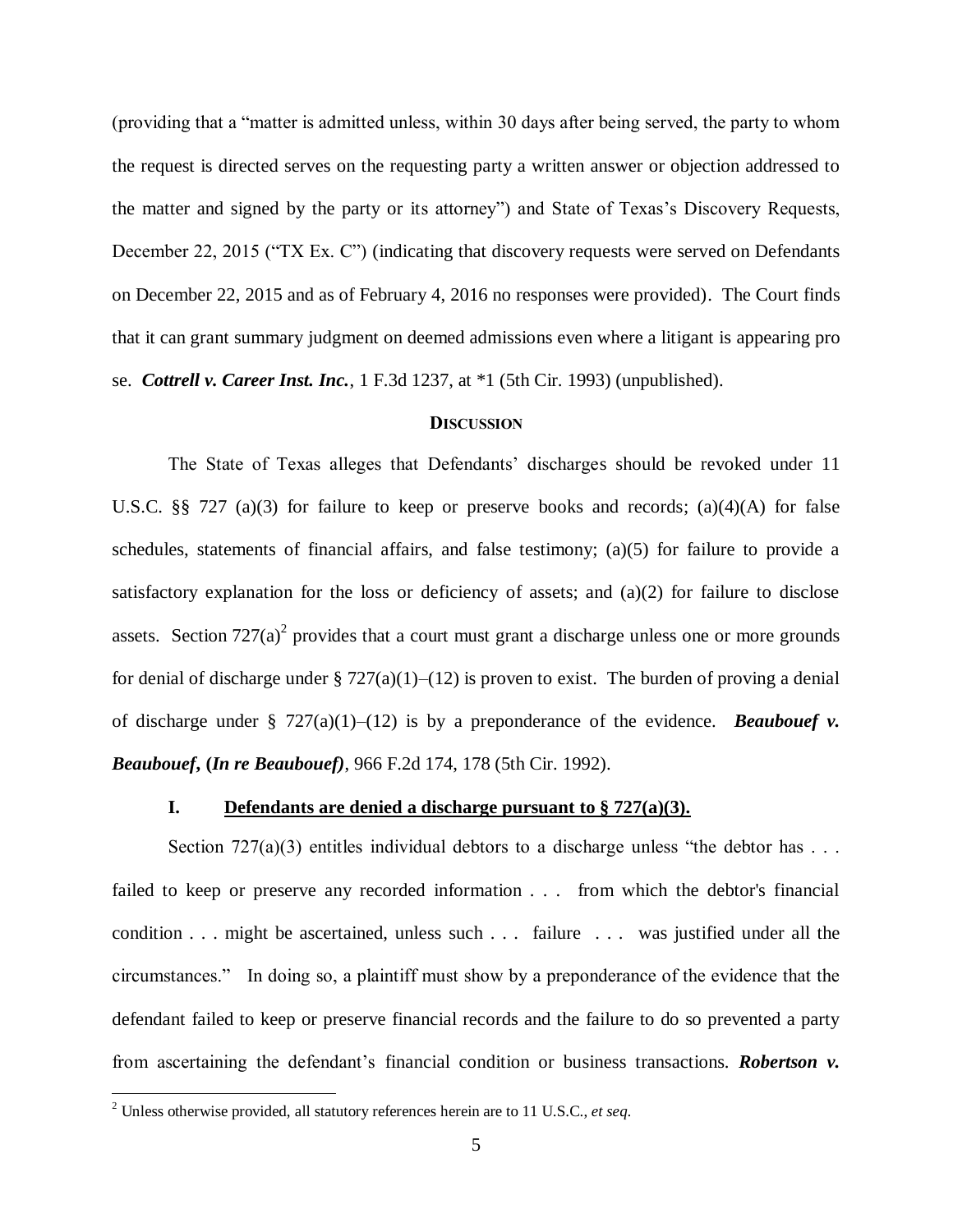*Dennis (In re Dennis)*, 330 F.3d 696, 703 (5th Cir. 2003). Once a plaintiff establishes a prima facie case, the defendant has the burden of establishing that his failure to keep adequate records was justified under all circumstances of the case. *Atofina Petrochemicals, Inc. v. Lee* (*In re Lee)*, 309 B.R. 468, 477–78 (Bankr. W.D. Tex. 2004). A debtor's financial records need not contain "full detail," but "there should be written evidence" of the debtor's financial condition. *Goff v. Russell Co. (In re Goff)*, 495 F.2d 199, 201 (5th Cir. 1974).

Both Defendants conceded in their sworn testimony that they did not keep records for Legal Assistance Services. Defendant Alejandra De Dyer stated that there were no books and records in either a computer or paper form. Oral Deposition of Alejandra Alvarez De Dyer, June 11, 2015 ("TX Ex. A") at pp. 105–06. Additionally, Defendant Alejandra De Dyer stated that she did not "keep" income and expenses. *Id*. at p. 106. Defendant George Driskell, Jr. also stated that "[t]here was no real bookkeeping" in conjunction with Legal Assistance Services. Oral Deposition of George Allen Driskell, Jr., June 11, 2015 ("TX Ex. B") at p. 19. Going further, Defendant George Driskell, Jr. explained that "it's kind of a -- a mess to try to figure out financially exactly what the profit and loss was." *Id.*

While  $\S 727(a)(3)$  is not appropriately used to deny a discharge to a debtor who through inadvertence maintains less than pristine business records, the Bankruptcy Code does not condone a complete default in maintaining and preserving records from which basic information regarding a debtor's business and financial affairs can be obtained. *United States Trustee v. Caron (In re Caron)*, 411 B.R. 706, 711 (Bankr. D. Or. 2008). The Court may consider if the inadequacy of the records is justified under the circumstances. *First United Bank & Trust Co. v. Buescher (In re Buescher)*, 491 B.R. 419, 438–39 (Bankr. E.D. Tex. 2013). Factors that the Court may consider include: (1) the education, experience, and sophistication of the debtor; (2)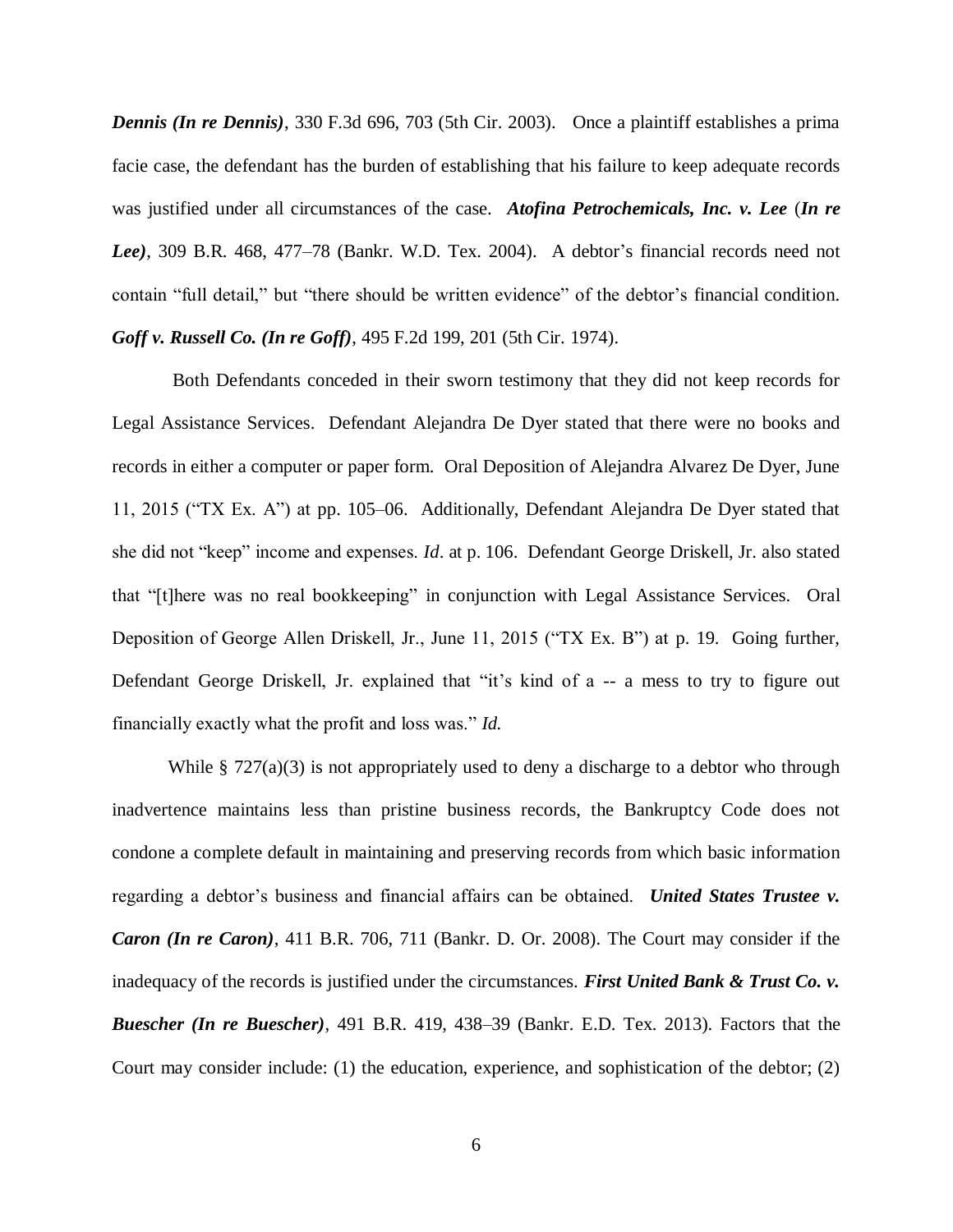the volume of the debtor's business; (3) the complexity of the debtor's business; (4) the amount of credit extended to the debtor in his business; and (5) any other factors the Court may consider in the interest of justice. *Id.*

The Court finds none of these factors to weigh in favor of justifying the complete lack of business records. First, Defendants are well-educated. Defendant Alejandra Alvarez De Dyer has two masters degrees. TX Ex. A at pp. 31–32. Defendant George Driskell, Jr. holds a business degree from Baylor University. TX Ex. B at p. 10. Defendants' business generated a significant volume money, as Defendants deposited \$363,841.99 into their bank accounts during 2014. *Subpoena Duces Tecum and Ad Testificandum* served on Defendants May 18, 2015 ("TX Ex. G"). Legal Assistance Services was a complex immigration assistance firm representing detainees. TX x. A at p. 95. There is no evidence cited to the Court about what, if any, credit was extended to the business. The Court finds no other relevant factors to mitigate a complete lack of business records.

Defendants admittedly kept no business records, other than turning over some of their bank accounts.<sup>3</sup> Therefore, the Court finds that the State of Texas has proven there is no genuine issue of material fact concerning whether Defendants failed to keep and preserve business records. As such, the State of Texas's Motion for Summary Judgment as  $\S$  727(a)(3) is GRANTED and Defendants are denied a discharge pursuant to § 727(a)(3).

# **II. Defendants are denied a discharge pursuant to § 727(a)(4)(A).**

 $\overline{a}$ 

It is the plaintiff who has the burden of proving an objection to discharge under § 727(a)(4)(A). *Beaubouef*, 966 F.2d at 178. "The elements of an objection to discharge under § 727(a)(4)(A) must be proven by a preponderance of the evidence." *Id.* Those elements are:

<sup>&</sup>lt;sup>3</sup> Notably, Defendants initially did not disclose their business account, Bank of America Account, ending in 0538, until after Defendants were questioned about the account at their 341 Meeting.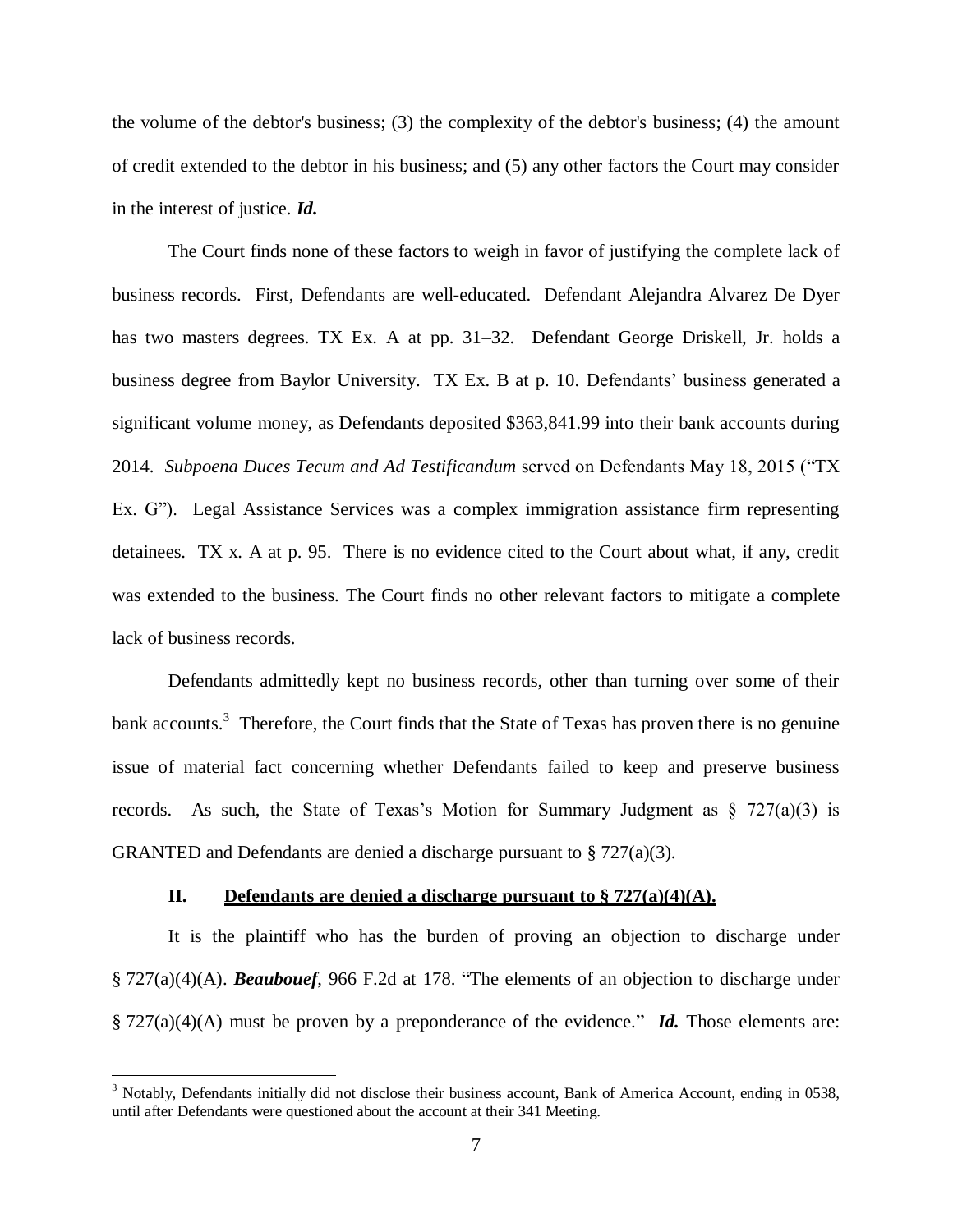$\lq(1)$  [the debtor] made a statement under oath; (2) the statement was false; (3) [the debtor] knew the statement was false; (4) [the debtor] made the statement with fraudulent intent; and (5) the statement related materially to the bankruptcy case.'" *Cadle Co. v. Pratt (In re Pratt)*, 411 F.3d 561, 566 (5th Cir. 2005) (quoting *Beaubouef*, 966 F.2d at 178). "An omission of an asset can constitute a false oath." *Pratt*, 411 F.3d at 566. Moreover, "Bankruptcy Courts have not construed § 727(a)(4) generally to impose strict liability for the schedules and false statements." *Interfirst Bank Greenville, N.A., v. Morris (In re Morris)*, 58 B.R. 422, 427 (Bankr. N.D. Tex. 1986).

Here, the State of Texas argues that Defendants failed to list a closed account at Wells Fargo; an open account at Bank of America; several sources of income; gifts made to family members; and payments to creditors. The Court finds that Defendants made numerous false statements on their Schedules and Statements of Financial Affairs. First, Defendants failed to list Wells Fargo Account ending in 0416 on Defendants' Original Statement of Financial Affairs that was closed five months prior to bankruptcy. Petition, Schedules, and Statement of Financial Affairs filed October 4, 2014 ("TX Ex. D") at p.12 and Third Party Discovery Bank statements ("TX Ex. H") at pp. 11–12. Second, Defendants failed to list Bank of America Account ending in 0538. Texas Exs. D at p.12 and H at pp. 1–10. Third, Defendants failed to disclose all sources of income. Defendant George Allen Driskell, Jr. admitted to spending funds received from a pension policy that was not originally disclosed. TX Ex. B at pp. 36–39 and Amended Statement of Financial Affairs ("TX Ex. E"). Finally, Defendants failed to disclose numerous gifts on their Original Statement of Financial Affairs. TX Ex. D at p. 12.

Defendants argue that any false statements or omissions were the result of mere inadvertence and without any intent to defraud creditors. Nonetheless, a debtor need not have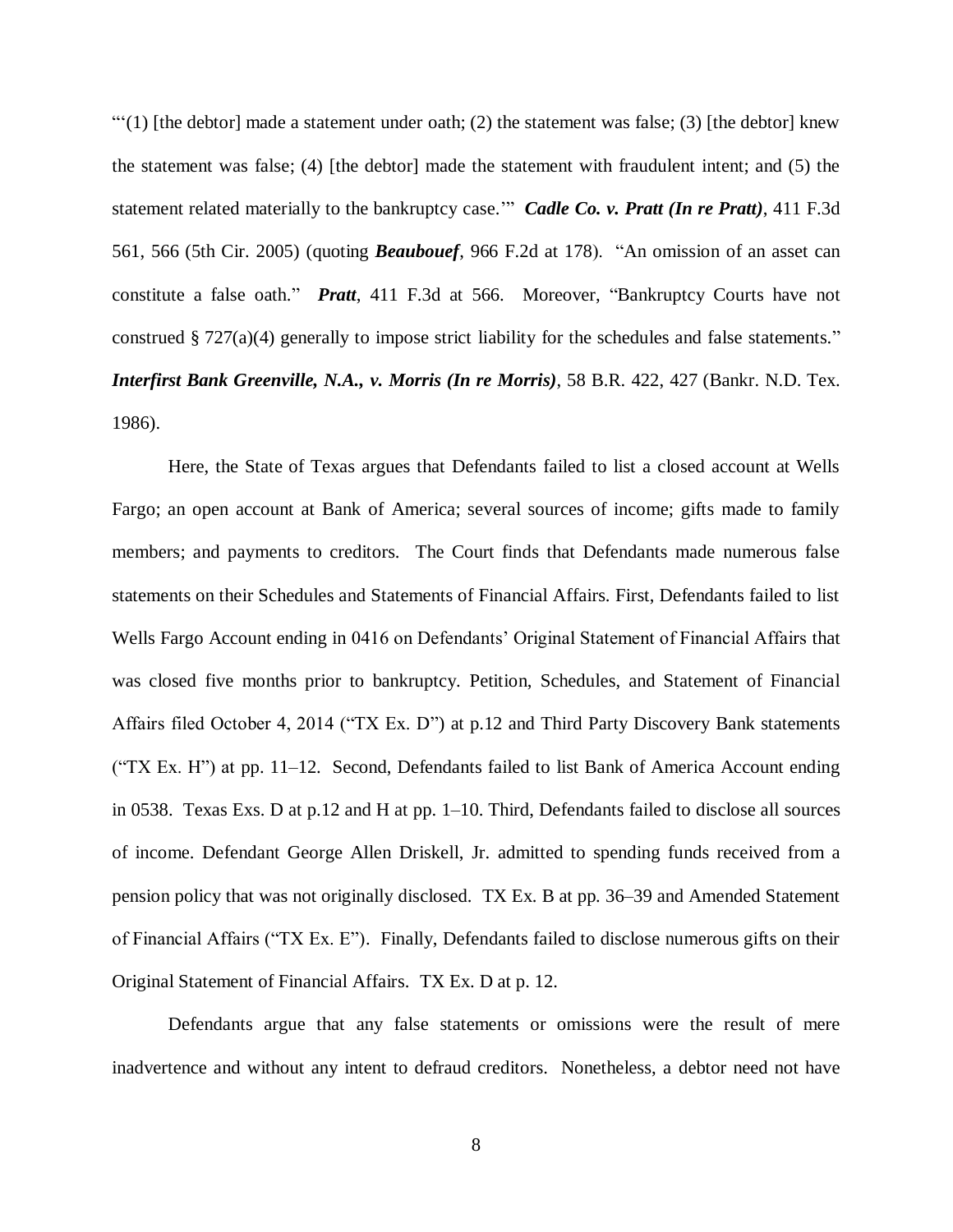acted deliberately to deceive. *Beaubouef*, 966 F.2d at 178. "It makes no difference that [the debtor] does not intend to injure his creditors when he makes a false statement. Creditors are entitled to judge for themselves what will benefit, and what will prejudice, them." *Id***.** (quoting *Chalik v. Moorefield (In re Chalik)*, 748 F.2d 616, 618 (11th Cir. 1984) (*per curiam*)). The requisite intent can be shown by establishing that the debtor acted with reckless disregard for the truth, which can be proven by circumstantial evidence*. Shuldra v. Chilmark Fin., LLP* (*In re Sholdra)*, 249 F.3d 380, 382 (5th Cir. 2001). Here, the Court finds that given the nature and numerosity of omissions and the fact that these omissions were generally not cured until after uncovered by a creditor, the State of Texas has proven a reckless disregard for the truth.

Finally, the Court finds that the omissions related materially to the bankruptcy case. The Wells Fargo account ending in 0416 had a balance of \$21,109.43 in 2014, while the Bank of American account ending in 0538 had \$185,699.85 in deposits in 2014. Voluminous Records Affidavit ("TX Ex. F"). Nonetheless, the materiality of an omission is not solely based on the value of the item omitted or whether it was detrimental to creditors. *Duncan*, 562 F.3d at 695. Rather, the statement need only "bear  $\lceil \cdot \rceil$  a relationship to the bankrupt's business transactions or estate, or concern[ ] the discovery of assets, business dealings, or the existence and disposition of his property." *Id*. Here, the Court finds that the State of Texas has conclusively proven that Defendants' omissions bore a relationship to Defendants' business transactions and the discovery of assets. Therefore, the State of Texas's Motion for Summary Judgment as to  $\S 727(a)(4)(A)$  is GRANTED and Defendants are denied a discharge pursuant to  $\S 727(a)(4)(A)$ .

### **III. Defendants are denied a discharge pursuant to § 727(a)(5).**

Section  $727(a)(5)$  provides that a debtor will be denied a discharge where the debtor fails to explain satisfactorily the loss of assets or deficiency of assets to meet the debtor's liabilities.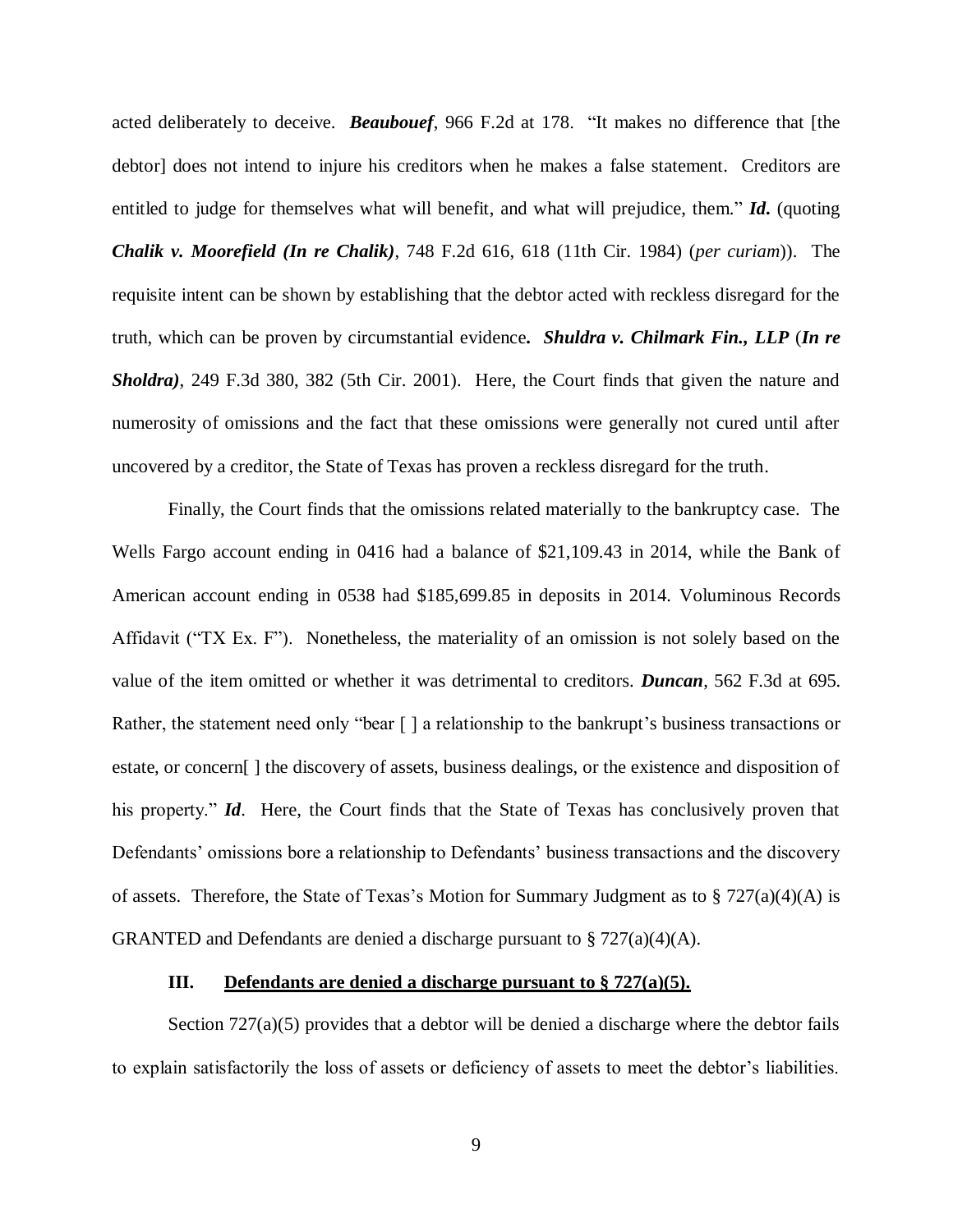Section 727(a)(5) does not require specific allegations of fraud but does require that the plaintiff identify which assets have been lost. *See Nof v. Gannon*, 173 B.R. 313 (Bankr. S.D.N.Y. 1994) (denial of discharge warranted on fraudulent withholding of information). The initial burden is on plaintiffs to show some evidence that assets have been lost and then the debtor to explain what happened to the assets. *See Chalik*, 748 F.2d at 619 (11th Cir. 1984) (*per curiam*) (denial of discharge warranted for failure to explain loan of \$130,000 to debtor). The burden on the debtor is to explain satisfactorily to the court what has happened because the debtor has access to the operative facts. *Poolquip-McNeme, Inc. v. Hubbard (In re Hubbard)*, 96 B.R. 739, 742 (Bankr. W.D. Tex. 1989).

The State of Texas has shown that on May 7, 2014, Defendants withdrew \$9,171.14 in cash from the Wells Fargo Account ending in 0416. TX Ex. H at p. 12. When asked specifically under oath about the withdrawal, Defendant George Driskell, Jr. explained that he probably withdrew the money to pay bills or some of it could have been for bonds for Legal Assistance Services. TX Ex. B at p. 43. Defendants later explained that the paid the chapter 13 trustee, deposited cash into a Chase bank account, and used the remaining amount for living expenses. Defendants Ex. A. Additionally, Defendants withdrew large sums of cash from Bank of America account ending in 0538 in April 2014. TX Ex. H at p. 3. Defendants explained that they paid the chapter 13 trustee and deposited cash into a Chase bank account. Defendants also withdrew \$16,942.35 from separate Capital One bank accounts. TX Ex. H at pp. 20 (withdrawing \$4,219.68 from account ending in 2099), 21 (withdrawing \$9,050.28 from account ending in 3546), and 25 (withdrawing \$3,672.40 from account ending in 9476).

 While Defendants argue that they have explanations for these large cash withdrawals, Defendants have not furnished any reliable summary judgment evidence to satisfactorily explain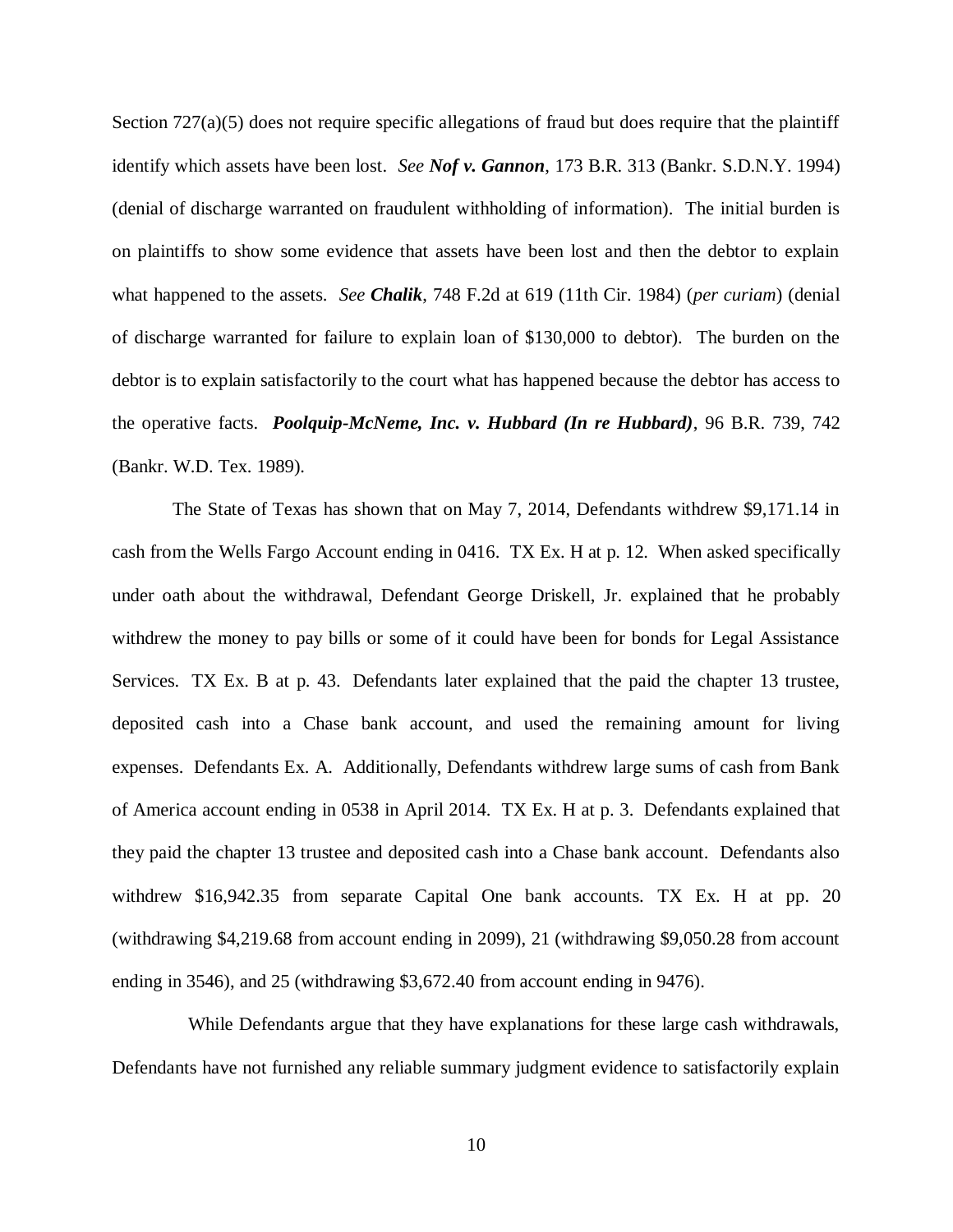what happened to the cash. Defendants did provide summary judgment evidence that Defendant paid \$3,340.00 to the chapter 13 trustee in April 2014 and June 2014. Defendants Ex. A. Nonetheless, the Court finds that more than \$10,000.00 in cash withdrawals remains unaccounted for. Unless Defendants' assertions are supported by accurate citations to the record, they are merely unsubstantiated assertions which are not competent summary judgment evidence. *Tucker v. SAS Inst., Inc.*, 462 F. Supp. 2d 715, 723 (N.D. Tex. 2006). Therefore, because Defendants have not adequately explained what happened to these assets, the State of Texas's Motion for Summary Judgment as § 727(a)(5) is GRANTED and Defendants are denied a discharge pursuant to  $\S 727(a)(5)$ .

### **IV. Defendants are not denied a discharge pursuant to § 727(a)(2).**

Congress intended  $\S 727(a)(2)$  to prevent the discharge of a debtor who attempts to avoid payment to creditors by concealing or otherwise disposing of assets. To sustain an objection under § 727(a)(2)(A), the proof must show: "(1) a transfer [or concealment] of property; (2) belonging to the debtor; (3) within one year of the filing of the petition; (4) with intent to hinder, delay, or defraud a creditor or officer of the estate." *Pavy v. Chastant (In re Chastant)*, 873 F.2d 89, 90 (5th Cir.1989). A plaintiff bears the burden to prove an intent to defraud by furnishing evidence of actual intent to defraud creditors; constructive intent is insufficient. *Id*. at 91. "Given the obvious problems of proof, though, actual intent may be inferred from the actions of the debtor and may be shown by circumstantial evidence*. Robertson v. Dennis (In re Dennis)*, 330 F.3d 696, 701–02.

Here, the State of Texas argues that Defendants impermissibly transferred assets in the form of gifts totaling \$23,500 and large cash withdrawals within the weeks and months prior to filing for bankruptcy. ECF No. 14 at  $\P$  66–67. While the State of Texas has shown that there were transfers of assets belonging to the debtor within one year of the filing of the petition, there